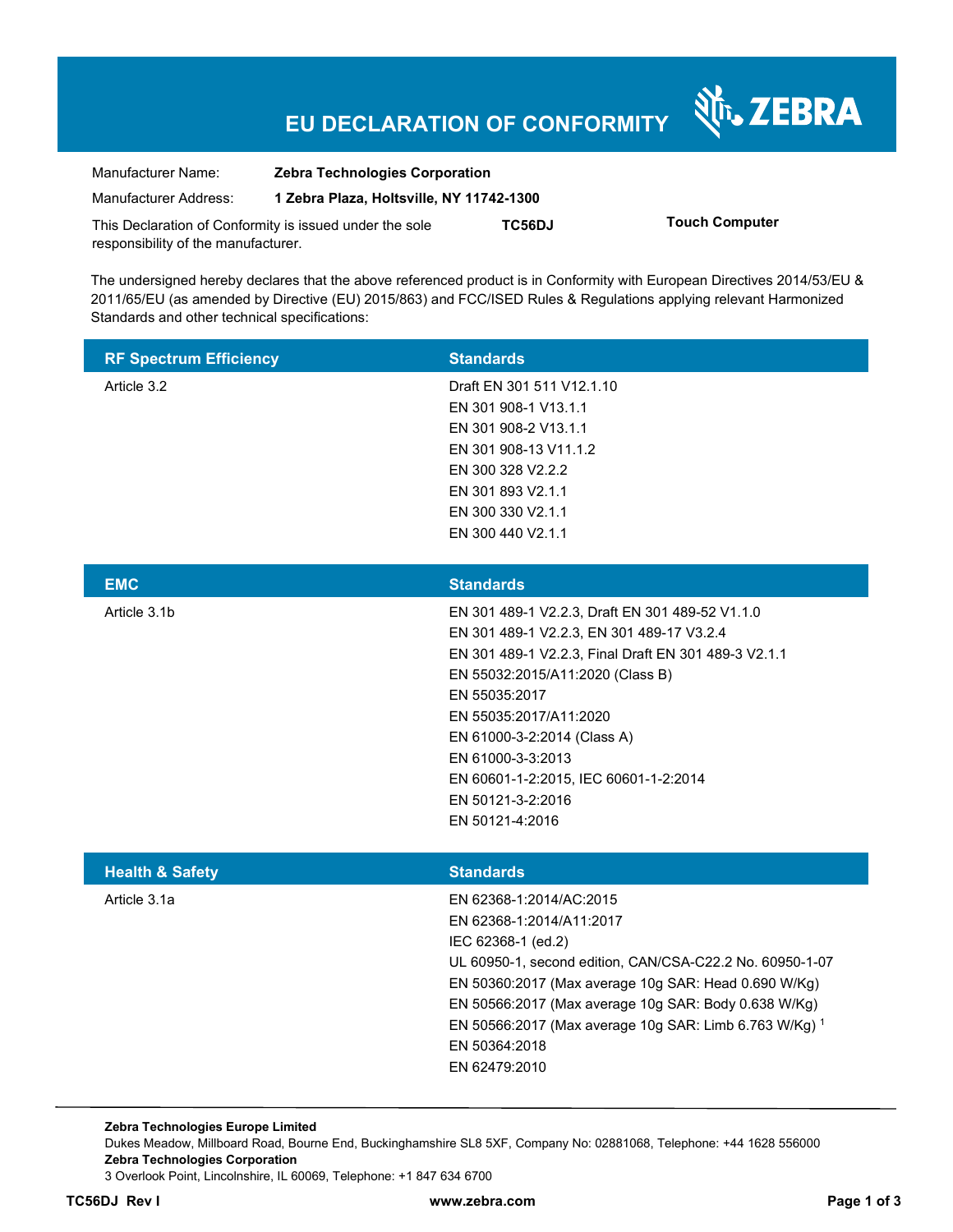# **EU DECLARATION OF CONFORMITY**

EN 62311:2008 EN IEC 62311:2020 IEC 62471:2006 (Ed.1.0); EN 62471:2008 (LED)

र्शे<sub>ं</sub> ZEBRA

| <b>Environmental</b>                       | <b>Standards</b>                   |
|--------------------------------------------|------------------------------------|
| Restriction of Hazardous Substances (RoHS) | EN 50581:2012<br>EN IEC 63000:2018 |

With regard to Directive 2014/53/EU, the conformity assessment procedure referred to in Article 17.2(b) and detailed in Annex III has been followed with the involvement of the following Notified Body for Articles 3.1a, 3.1b and 3.2: **CETECOM GmbH**, Im Teelbruch 116, 45219 Essen, Germany

EC-Type Examination Certificate number: M17-0065-01-TEC

US company representative for FCC Supplier's Declaration of Conformity (47 CFR Part 2.1071 to 2.1077) is Larry Zhou and can be reached at larry.zhou@zebra.com.

**Signed on behalf of Zebra Technologies Corporation** 

Marco Belli Place: Bourne End

*(Signature of authorized person)* Date of Affixing the CE Mark: 21 February 2017 Sr. Manager, Regulatory Date: 6 July 2021

**Zebra Technologies Europe Limited**  Dukes Meadow, Millboard Road, Bourne End, Buckinghamshire SL8 5XF, Company No: 02881068, Telephone: +44 1628 556000 **Zebra Technologies Corporation**  3 Overlook Point, Lincolnshire, IL 60069, Telephone: +1 847 634 6700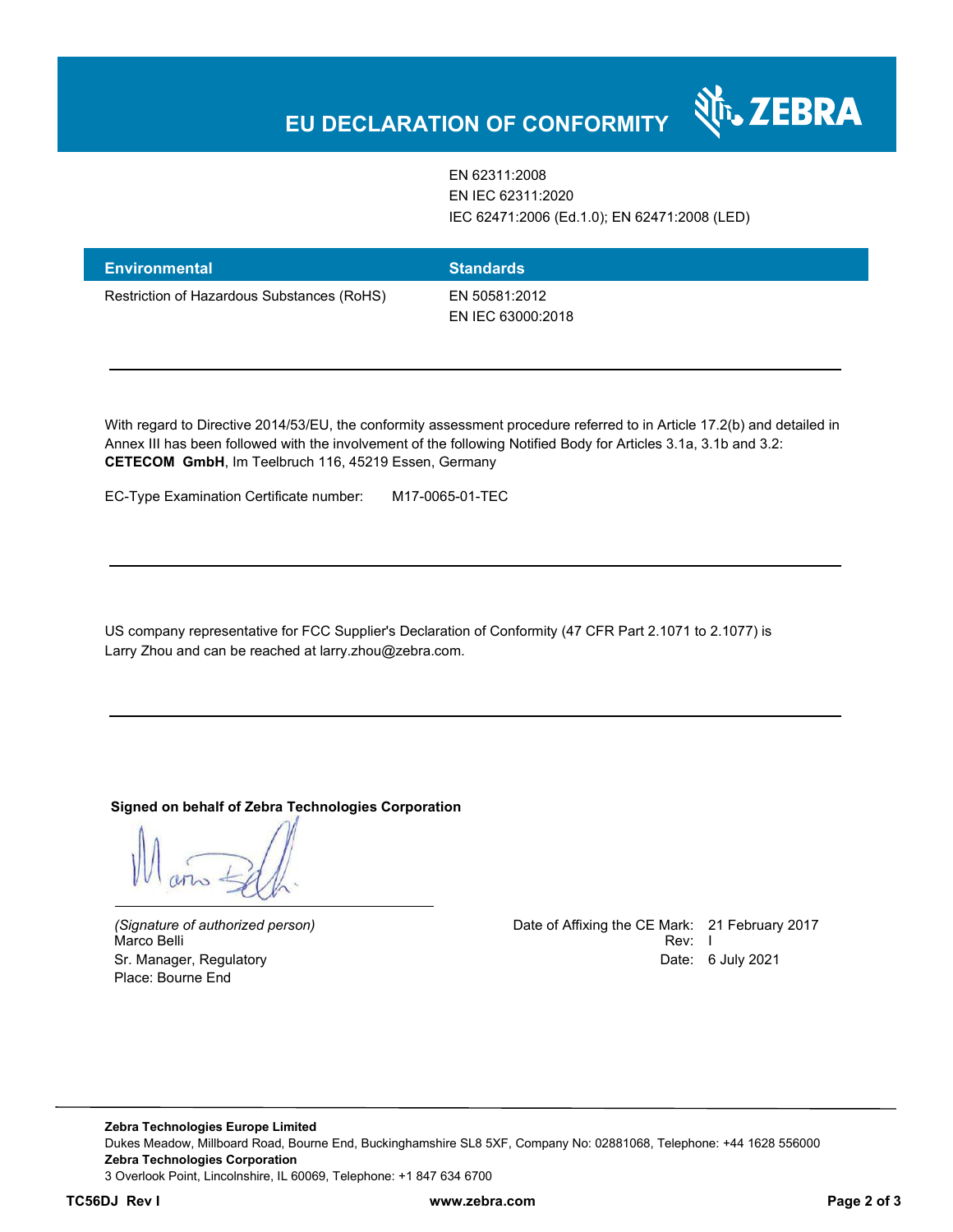र्शे<sub>ं</sub> ZEBRA



#### **EU Operating frequencies and maximum power levels**

| <b>Technology</b> | <b>Operating Frequencies/Bands</b> | <b>Maximum Transmit power level</b> |
|-------------------|------------------------------------|-------------------------------------|
| <b>WAN</b>        | GSM900                             | 33dBm                               |
|                   | GSM1800                            | 30dBm                               |
|                   | <b>W-CDMA FDD I</b>                | 24dBm                               |
|                   | W-CDMA FDD VIII                    | 24dBm                               |
|                   | LTE FDD 1                          | 23dBm                               |
|                   | LTE FDD 3                          | 23dBm                               |
|                   | LTE FDD 7                          | 23dBm                               |
|                   | LTE FDD 8                          | 23dBm                               |
|                   | LTE FDD 20                         | 23dBm                               |
|                   | LTE FDD 28                         | 23dBm                               |
| <b>WLAN</b>       | 2400 MHz - 2483.5 MHz              | 20dBm                               |
|                   | 5150 MHz - 5250 MHz                | 23dBm                               |
|                   | 5250 MHz - 5350 MHz                | 23dBm                               |
|                   | 5470 MHz - 5725 MHz                | 23dBm                               |
| <b>Bluetooth</b>  | 2400 MHz - 2483.5 MHz              | 10dBm                               |
| RFID (NFC)        | 13.553 MHz - 13.567MHz             | 42 $dB\mu A/m$ @10m                 |
| <b>GNSS</b>       | 1575.42 MHz (GPS/SBAS)             | NA.                                 |
|                   | 1602 MHz (GLONASS)                 | <b>NA</b>                           |

#### **1 SAR values**

In accordance with JORF (Journal Officiel de la République Française) n° 0267 of November 17, 2019, text No.16, this device has been tested and found to comply with the applicable limits for exposure of radio frequency energy (RF) to workers. The exposure limit value (ELV) for workers is 20 W / kg for the limbs.

### **Restrictions:**

The use of 5GHz RLAN throughout the EEA has the following restriction:

5.15 - 5.35 GHz is restricted to indoor use only.

#### **Accessories:**

**Description Model**

Soft Holster SG-TC51-HLSTR1-01 Exoskeleton SG-TC51-EX01-01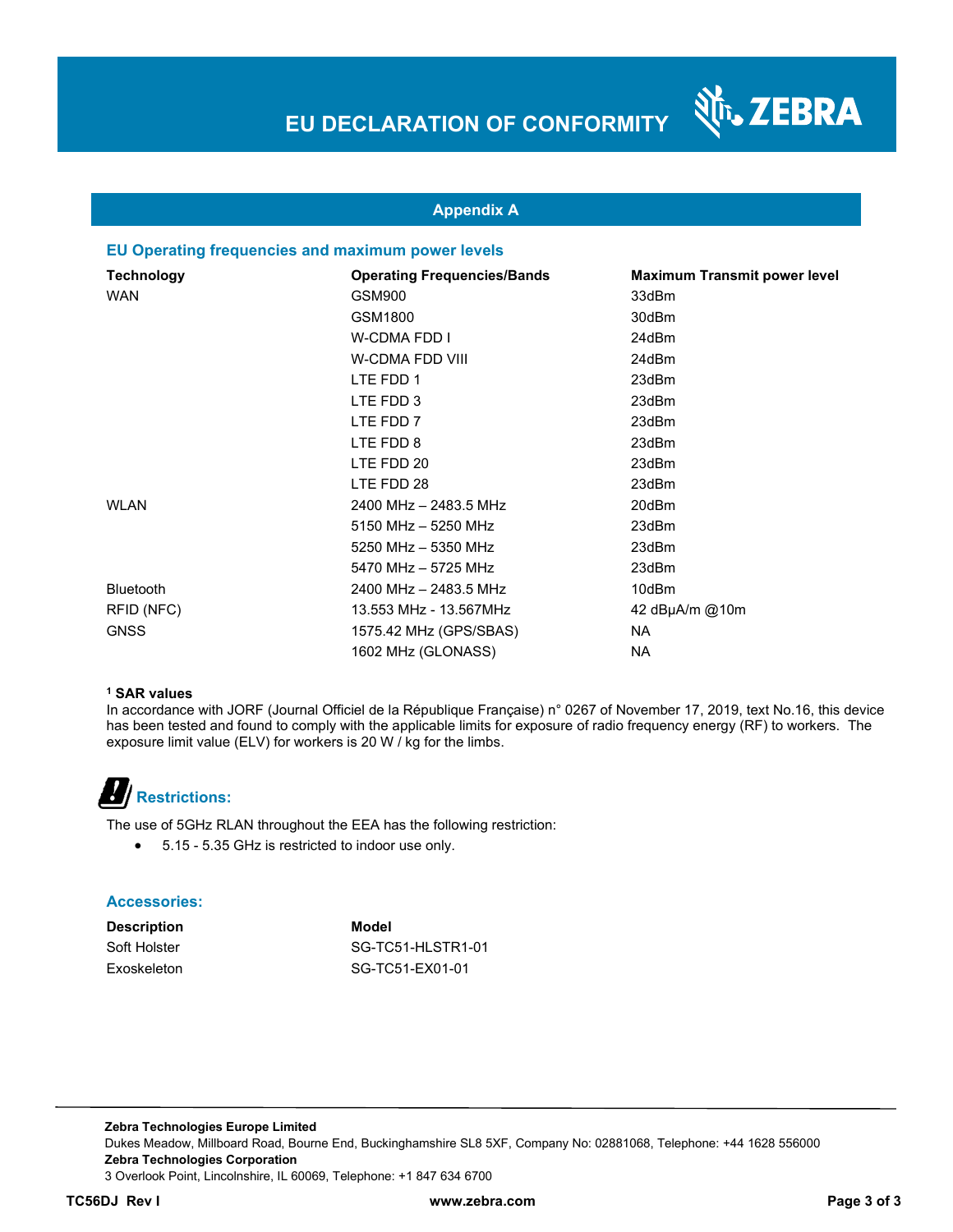## **DECLARATION OF CONFORMITY**



#### **Appendix B**

### **Regulatory Markings TC56DJ**

| <b>ANATEL</b><br>02981-17-08726                                                                                                                                                                                                                   | Este equipo cumple con la Resolución<br>No 403 de 2008, de la Subsecretaria de<br>telecomunicaciones, relativa a<br>radiaciones electromagnéticas | sutel<br>SUPERINTENDENCIA DE<br><b>TELECOMUNICACIONES</b>                                                               |
|---------------------------------------------------------------------------------------------------------------------------------------------------------------------------------------------------------------------------------------------------|---------------------------------------------------------------------------------------------------------------------------------------------------|-------------------------------------------------------------------------------------------------------------------------|
| <b>Brazil</b>                                                                                                                                                                                                                                     | <b>Chile</b>                                                                                                                                      | <b>Costa Rica</b>                                                                                                       |
| FHI.                                                                                                                                                                                                                                              | Fertified for use in Hong Kong<br>經驗證可在香港使用<br>Certificate No. 證書號碼<br>HK0011701592<br>通訊事務管理局<br>COMMUNICATIONS<br>AUTHORITY                     | Approval numbers must be listed<br>NO. 49662/SDPPI/2017<br><b>PLG. ID 5157</b>                                          |
| <b>Customs Union</b>                                                                                                                                                                                                                              | <b>Hong Kong</b>                                                                                                                                  | <b>Indonesia</b>                                                                                                        |
| מספר אישור אלחוטי של משרד התקשורת 11-1100<br>אסור להחליף את האנטנה המקורית של המכשיר ולא<br>לעשות בו כל שינוי טכני אחר<br>מספר אישור אלחוטי של משרד התקשורת 11-11186<br>אסור להחליף את האנטנה המקורית של המכשיר ולא<br>לעשות בו כל שינוי טכני אחר | $\overline{\mathsf{M}}$<br>RFDB/01A/0217/S(17-0029)                                                                                               | Connection and use of this communications<br>equipment is permitted by the Nigerian<br><b>Communications Commission</b> |
| <b>Israel</b>                                                                                                                                                                                                                                     | <b>Malaysia</b>                                                                                                                                   | Nigeria                                                                                                                 |
| <b>OMAN-TRA</b><br>TRA/TA-R/3831/17<br>01/01/2017                                                                                                                                                                                                 | Approved by FTA (Year)<br>Paki stan Telecom Authority                                                                                             | alecom <sub>n</sub><br><b>Type Approval Number:</b><br>ESD-GEC-1704285                                                  |
| Oman                                                                                                                                                                                                                                              | <b>Pakistan</b>                                                                                                                                   | <b>Philippines</b>                                                                                                      |
| <b>И005 17</b>                                                                                                                                                                                                                                    | Complies with<br><b>IMDA Standards</b><br>DA103846                                                                                                | TA-2016/3542                                                                                                            |
| Serbia                                                                                                                                                                                                                                            | <b>Singapore</b>                                                                                                                                  | <b>South Africa</b>                                                                                                     |

Dukes Meadow, Millboard Road, Bourne End, Buckinghamshire SL8 5XF, Company No: 02881068, Telephone: +44 1628 556000 **Zebra Technologies Corporation** 

3 Overlook Point, Lincolnshire, IL 60069, Telephone: +1 847 634 6700